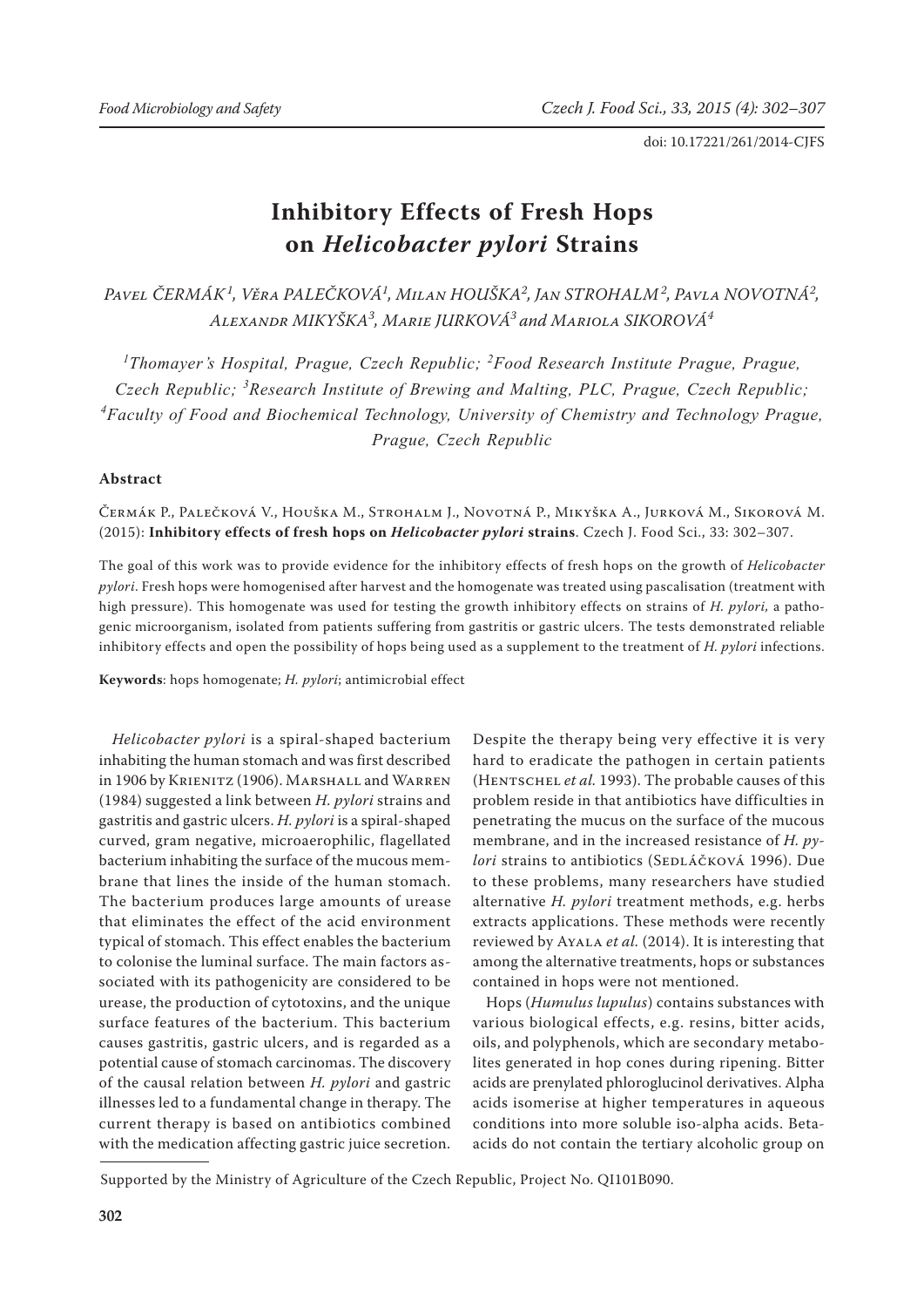the aromatic nucleus; therefore they are not able to isomerise. The presence of another isoprenyl side chain causes the molecule exhibiting as a whole a hydrophobic character. Therefore, β-acids are much less soluble in water compared to α-acids. Essential oils from hops have been examined in relation to their sedative effects for the treatment of sleep disorders (Dimpfel & Suter 2008). The most important groups of polyphenols are prenylated chalcones (prenylflavonoids), xanthohumol, and related compounds. Xanthohumol, in particular, has been examined in view of its potential anti-cancer effects (BIENDL 2009). Dried hop cones contain, depending on the variety of hops, 2–17% α-acids and 2–10% β-acids. Among 11 Czech varieties, out of which cv. Vital (α-acids 12–16% w/w, β-acids 6–10% w/w) and cv. Agnus (α-acids 9–12% w/w, β-acids 4.0–6.5% w/w) have the highest contents of bitter acids. Traditional Saaz variety is specific due to a higher content of β-acids compared to α-acid (α-acids 2.5–4.5% w/w, β-acids 4.0–6.0% w/w) (Anonymous 2012). The total content of essential oils is 0.5–3%, of polyphenols 3–6%, and of xanthohumol 0.01-1% (BENITEZ et al. 1997).

The main goal of this work is to present the antimicrobial effects associated with a homogenate of fresh hops on the *H. pylori* strains.

# **MATERIAL AND METHODS**

*Hop samples.* The hops homogenate was made from fresh green (not dried) hop cones followed by pascalisation; all procedures were carried out at the Food Research Institute Prague. Hops homogenates were prepared from the cultivars Agnus, Vital, and Saaz (Žatecký poloranný červeňák). The detailed description of the samples: there varieties of Czech hops, the homogenates prepared with or without the addition of ascorbic acid – natural pH or  $pH = 4.5$ . The hops were harvested in the years 2011 and 2012. The homogenates were pascalised at pressures 400 and 500 MPa for holding times 5 and 10 minutes. The numbers of samples: year 2012: 3 cultivars, 2 levels of pH, 2 methods of pascalisation:  $3 \times 2 \times 2 = 12$  samples; year 2011: 3 varieties, 2 levels of pH, 4 methods of pascalisation:  $3 \times 2 \times 4 = 24$ , totally 36 samples (remark, 1 sample of cv. Vitá, year 2011) was damaged, totally tested 35 hops homogenates. Each sample was checked prior to testing for the presence of bacterial contamination by culturing in a liquid medium (Nutrient Broth No. 2; Oxoid, Basingstoke, UK) at 37°C

for 24 h (0.5 g of sample in 10 ml of liquid medium). The hops samples were put into PE/ALUMINIUM pouches and vacuum packed. High pressure treatment (pascalisation) was made on a laboratory scale pressure unit (maximum pressure 550 MPa, holding time 30 min, chamber volume 2 l; producer ŽĎAS a.s., Žďár nad Sázavou, Czech Republic).

*Strains of Helicobacter pylori. H. pylori* strains were obtained from clinical specimens taken from patients at the University Hospital Motol, Prague, Czech Republic (27 strains) and Thomayer Hospital, Prague, Czech Republic (5 strains) and from the DSM collection of organisms (DSM No. 21031). Thirty three strains of *H. pylori* were used.

The strains from patients were identified using a Bruker MALDI TOF mass spectrometer (Bruker UK Ltd, Coventry, UK). The cultivation was performed on Columbia blood agar (BioRad, Marnes-la-Coquette, France) supplemented with 10% horse blood, in a microaerophilic atmosphere with 10%  $CO<sub>2</sub>$  at 37°C for 72 hours. The strains were stored in a system ITEST KRYOBANKA K for bacteria (ITEST PLUS, Hradec Králové, Czech Republic) at −70°C. Resuscitation was performed on Columbia blood agar.

*Determination of MIC of hop homogenates.* The determination of minimum inhibitory concentration (MIC) was carried out using the agar dilution method. The autoclaved Columbia agar base was cooled to 38–40°C and then supplemented with the horse blood and the hops homogenate until the desired concentration of hops in the culture medium was obtained. We added 0.1–3.2 g/l (in doubled dilution 0.1, 0.2, 0.4, 0.8, 1.6, 3.2).

While stirring, the prepared culture medium was poured onto 90 mm diameter (19 ml/dish) Petri dishes. When the temperature further decreased, the prepared plates were inoculated with freshly revived *H. pylori* strains. Each strain was, apart from on agar plates with different concentrations of hops homogenate, inoculated on Columbia blood agar plate for cultivation without hops homogenate as a growth control.

The inoculated plates were then cultured in microaerophilic atmosphere with 10%  $CO<sub>2</sub>$  at 37°C for 72 hours. The MIC was determined as the lowest concentration of hops homogenate on the plate with no growth of the tested strain. The results were evaluated only for strains with positive growth on parallel run control plates.

*Bitter acid of hops MIC prediction.* The same method as that used for the determination of the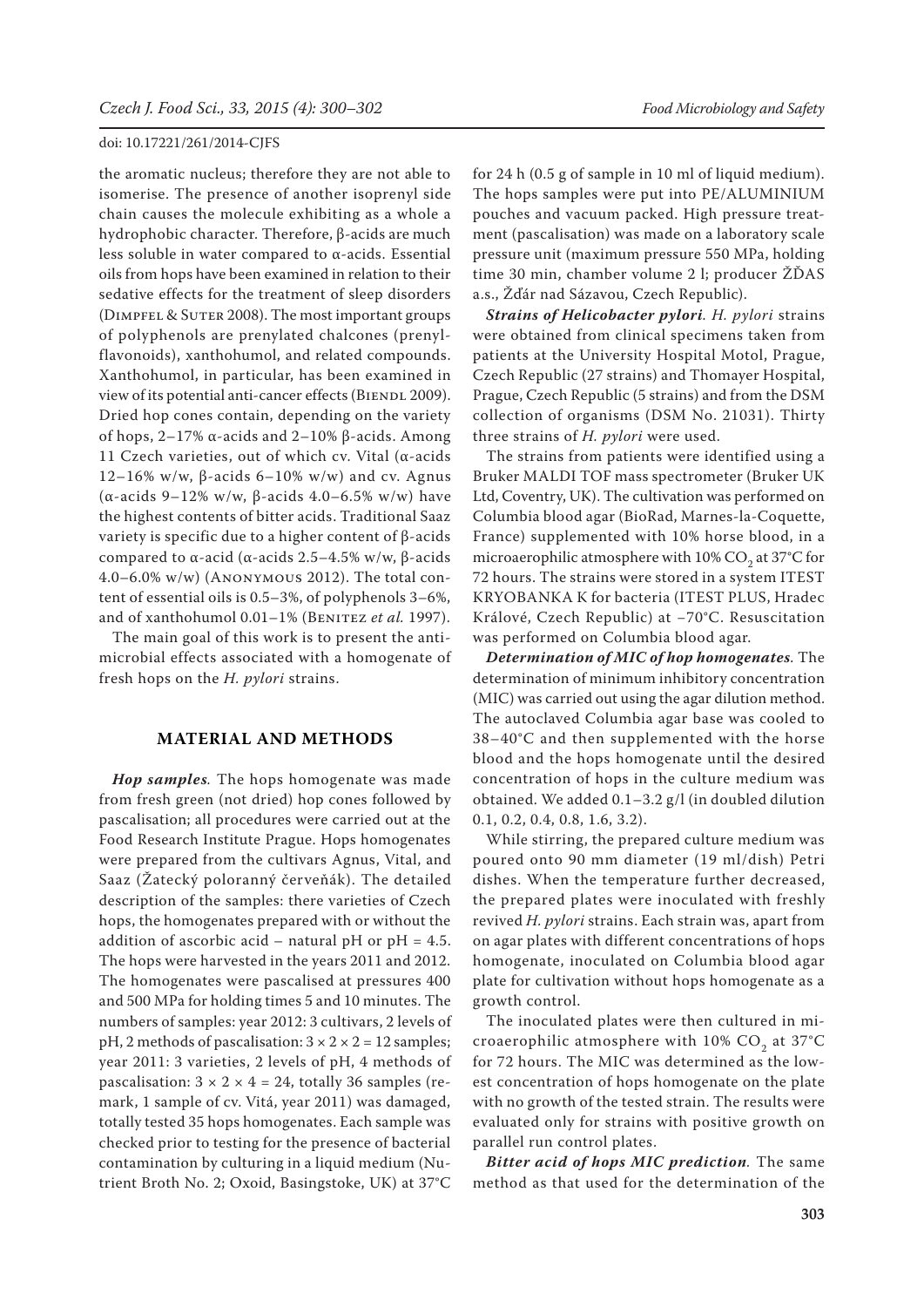MIC of the hops samples was also used for hops bitter acids. Instead of the hops homogenate, a solution of bitter acid dissolved in alcohol, in the quantity and concentration to obtain the desired concentration of bitter acids in the culture medium, was added to the autoclaved Columbia agar base and cooled to 38-40°C. We added  $\beta$ -acids (0.75-6 mg/l) and α-acids (1.5–24 mg/l) (also doubled dilution). Other procedures were the same. The samples of  $\alpha$ - and β-bitter acids were obtained from a commercial preparation of hops extract (CO<sub>2</sub> hop extract; Hopsteiner, Nuremburg. Germany) in accordance with the procedure described by KROFTA et al. (2012).

The first step involved the partitioning of the extract solution in an alkaline medium of sodium carbonate and sodium hydroxide to separate the α- and β-acids fractions. The beta fraction was used in the next step for the preparation of pure β-acid (purity 99.7%) isolated through crystallisation from the solvent mixture. The alpha fraction was used for the preparation of α-acids with a purity of 93% (the remainder consisting of non-specific resins).

*Statistical evaluation.* Statistical evaluation of the results of the analysis of variance (ANOVA) was performed using QC-Expert software version 3.1.

#### **RESULTS**

MICs were determined for a total of 35 samples of the hops homogenate. The average MIC for 964



# doi: 10.17221/261/2014-CJFS

measured samples of hops homogenate was 0.47 g/l with limit values of 0.15 and 1.03 g/l. Statistically significant factors were evaluated in relation to the harvest year ( $P = 8.74 \times 10^{-35}$ ) and strain *H. pylori*  $(P = 3.53 \times 10^{-18})$ . In contrast, the differences between the hops varieties were not statistically significant.

The average MIC of alpha bitter acid measured in all strains of *H. pylori* was 8.17 mg/l (limit values of 3.0 and 24.0 mg/l); for beta bitter acid the average MIC was 3.05 mg/l (limit values 1.5 up to 6.0 mg/l). The results are graphically presented in Figures 1 and 2. The content of alpha bitter acids ranged from 0.46 to 3.27 mg/l that of beta bitter acids 0.63–2.20 mg/l, depending on the variety and harvest year. The contents of bitter acids, total polyphenols and xanthohumol in the homogenates are given in Table 1. The concentration of bitter acids in the culture medium at an average MIC, depending on the variety of hops and harvest year, is given in Table 2.

## **DISCUSSION**

It is often difficult to obtain the cultures of *H. pylori* from patients. The diagnosis and treatment are based on indirect evidence, such as the determination of *H. pylori* antigen in stools.

Gastric mucosal biopsy is performed only if the infection does not respond to therapy, at which time it becomes necessary to determine the antibiotic sensitivity. Therefore, the tested strains represent



Figure 1. Average value of MIC for hops varieties Agnus, Saaz (Zatecky poloranny cervenak) and Vital, harvest years 2011 and 2012 (columns are averages, bars represent the minimum and maximum value)

Figure 2. Average MIC alpha and beta bitter acids measured in all strains of *H. pylori* (columns are averages, bars represent the minimum and maximum value)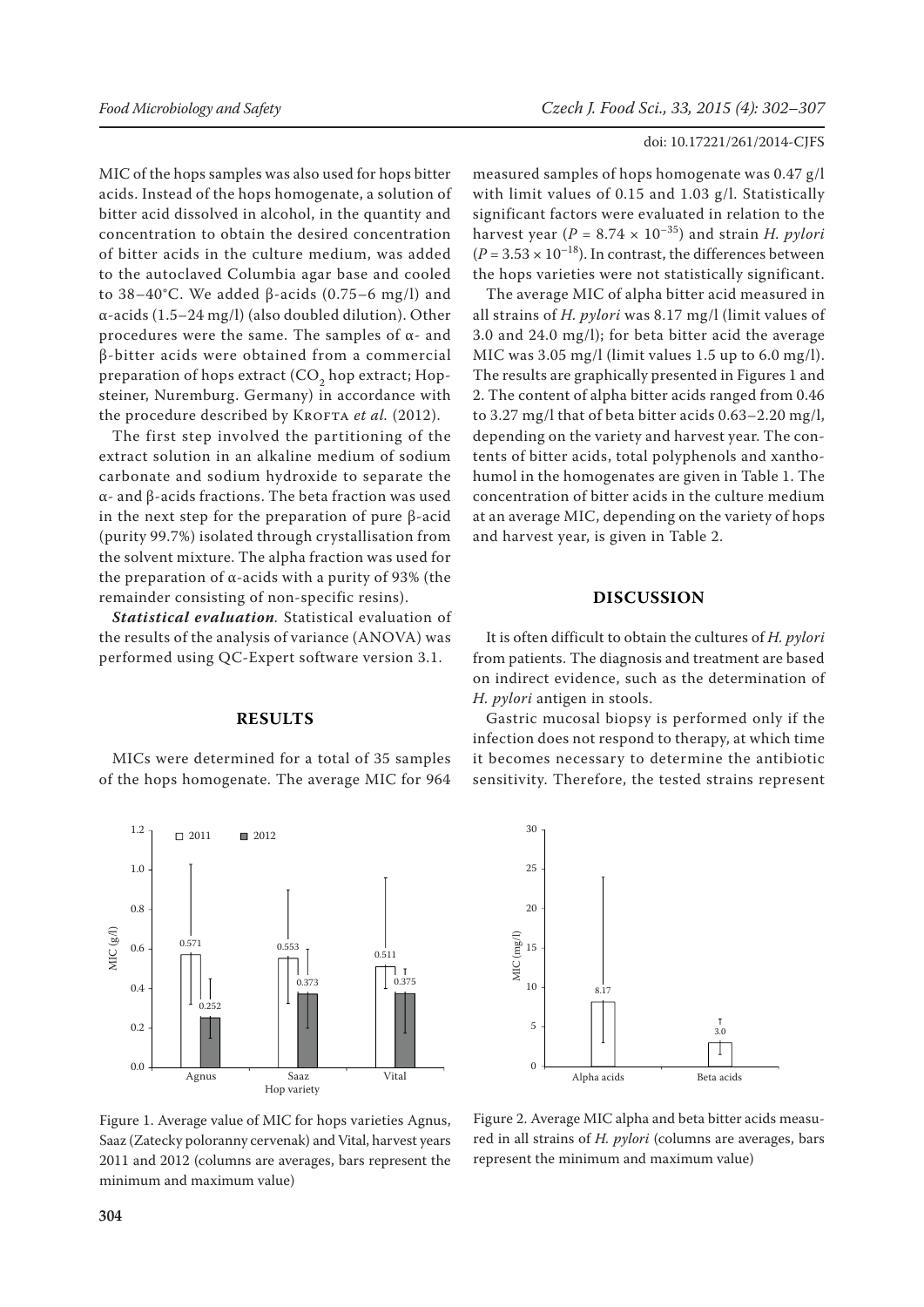| Substance                  | Harvest 2011    |                 |                 | Harvest 2012    |                 |                 |
|----------------------------|-----------------|-----------------|-----------------|-----------------|-----------------|-----------------|
|                            | Saaz            | Agnus           | Vital           | Saaz            | Agnus           | Vital           |
| $\alpha$ -Acids (g/100 g)  | $0.46 \pm 0.02$ | $3.07 \pm 0.16$ | $3.10 \pm 0.17$ | $0.67 \pm 0.03$ | $2.95 \pm 0.13$ | $3.27 \pm 0.01$ |
| $\beta$ -Acids (g/100 g)   | $0.63 \pm 0.03$ | $2.13 \pm 0.11$ | $2.20 \pm 0.12$ | $1.13 \pm 0.05$ | $1.70 \pm 0.10$ | $1.98 \pm 0.11$ |
| Total polyphenols $(mg/g)$ | $5.44 \pm 0.82$ | $9.99 \pm 1.39$ | $9.46 \pm 1.49$ | $7.80 \pm 1.12$ | $6.32 \pm 0.87$ | $6.62 \pm 0.90$ |
| Xanthohumol $(mg/g)$       | $0.32 \pm 0.02$ | $0.88 \pm 0.05$ | $0.92 \pm 0.04$ | $0.47 \pm 0.03$ | $1.58 \pm 0.09$ | $1.38 \pm 0.08$ |

Table 1. Content of bitter acids and polyphenols in hops homogenates (mean values and standard deviations)

Table 2. Concentration of bitter acids in the culture medium at an average minimum inhibitory concentration (MIC), depending on the variety of hops and harvest year (mean values and standard deviations)

| Parameters                                   |                 | Harvest 2011     |                  |                 | Harvest 2012    |                  |  |
|----------------------------------------------|-----------------|------------------|------------------|-----------------|-----------------|------------------|--|
|                                              | Saaz            | Agnus            | Vital            | Saaz            | Agnus           | Vital            |  |
| Average MIC (g/l)                            | $0.55 \pm 0.14$ | $0.57 \pm 0.12$  | $0.51 \pm 0.12$  | $0.37 \pm 0.05$ | $0.25 \pm 0.05$ | $0.38 \pm 0.02$  |  |
| α-Acids concentration<br>at MIC value (mg/l) | $2.55 \pm 0.64$ | $17.5 \pm 3.54$  | $15.85 \pm 3.64$ | $2.5 \pm 0.32$  | $7.44 + 1.54$   | $12.25 \pm 0.65$ |  |
| β-Acids concentration<br>at MIC value (ng/l) | $3.49 \pm 0.88$ | $12.15 \pm 2.46$ | $11.26 + 2.58$   | $4.23 \pm 0.55$ | $4.27 \pm 0.89$ | $7.42 \pm 0.40$  |  |

a population of *H. pylori* that were likely possess a greater resistance to therapy.

The determination of MIC of *H. pylori* bacterial strains is accompanied by a series of technical problems. The standard dilution method cannot be used because *H. pylori* does not grow in liquid broth.

The disk diffusion method is also problematic because bitter acids are not soluble in water, therefore a very small amount diffuses into the culture medium. The resulting inhibition zones are small and difficult to interpret. The studies testing the effects of bitter acids using this method were only able to show the presence of bacterial growth inhibition (Haas & Barsoumian 1994; Oshugi *et al.* 1997; Bhattacharya *et al.* 2003).

In the present study, we developed a dish dilution method that eliminates the difficult problem of diffusion of a homogeneous dispersion of the hops homogenate throughout the entire volume of the culture medium. To prevent chemical changes of bitter acids at high temperatures, the hops homogenate and hops bitter acids were added at the lowest temperature possible, together with horse blood.

The test file strains represented a population of pathogenic microorganisms obtained in less than two years. The microorganisms differed in the growth morphology, some had to be revitalised. Nonetheless, the measured values of MIC still ranged within one order of magnitude.

MIC differences between *H. pylori* strains were statistically significant but their variability was significantly lower compared to the susceptibility of other bacterial pathogens to antibiotics. One item of explanation might be other sort of inhibitory effects of bitter acids, completely different from the effects of antibiotics (Matoulková *et al.* 2010).

A number of studies have described the inhibitory effects of the compounds isolated from hops on various microorganisms, the α- and β-acids receiving the most attention (Schmalreck *et al.* 1975). Antimicrobial activity has been demonstrated, in particular, on Gram-positive cocci (Haas & Barsoumian 1994), hereinafter 'mycobacteria' (CHIN et al. 1949), and parasites (NUTTER *et al.* 1998). With the exception of *H. pylori* (Oshugi *et al*. 1997), α- and β-acids are not effective on Gram-negative bacteria (BHATTACHARYA *et al*. 2003) or fungi (Sale *et al.* 1949). The activity of bitter acids on several fungi (Mizobuchi & Sato 1984) and protozoa (Srinivasan *et al*. 2004) has been described. The main antimicrobial activities have been ascribed to β-acids (Gouin 1958). Beta acids alone can inhibit the growth of *Listeria monocytogenes* strains in combination with antimicrobial agents used in the food industry, which further increases their effects (Shen & Sofos 2008). The mechanism of bitter acids action has not yet been fully elucidated. It is known that iso-α-acids and the products derived from α-acids penetrate the cell wall and plasma membrane and cause intracellular acidification. This leads to a reduction in the activity of certain enzymes and stops the intake of nutrients. The resistance of certain strains of *Lactobacillus brevis* to hops bitter acid is probably caused by a combination of mechanisms influencing the acidity inside the bacterial cell (MATOULKOVÁ et al. 2010).

In order to identify other compounds with a higher efficiency than β-acids, substances with greater water solubility (e.g. iso-α-acids, xanthohumol) have been tested. Iso-α-acids were compared with β-acids but were found to be less effective (Srinivasan *et al.* 2004). Xanthohumol probably has a broad spectrum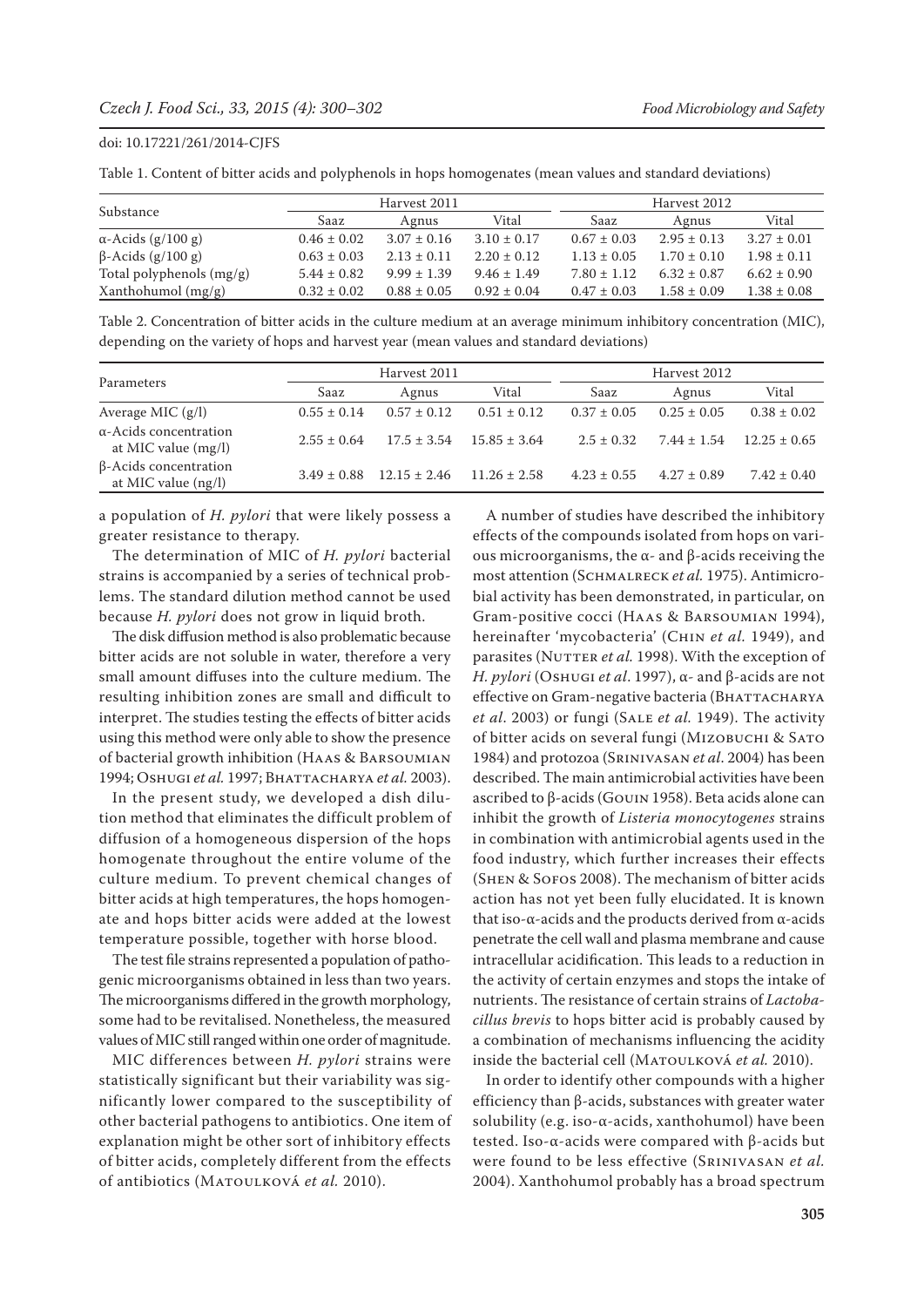# of anti-infective properties. It can act on Gram-positive bacteria (*Staphylococcus aureus*, *Streptococcus mutans*), viruses (cytomegalovirus, herpes simplex virus type 1 and type 2, and human immunodeficiency virus 1), the fungus (*Trichophyton* spp*.*), and the malaria protozoa (*Plasmodium falciparum*). The mechanisms of inhibition were the subject of research by GerhÄuser (2005). Most of the works used the disk diffusion method to determine the antimicrobial activity or measured the changes in optical density. SHEN and SOFOS (2008), when testing antimicrobial activity of bitter acids, determined the minimum inhibitory concentration (MIC) and evaluated the growth parameters using the plate dilution method.

All these works focused on the antimicrobial properties of substances contained in hops for increasing the shelf life of foods. Hops were tested as a treatment for acne using the plate dilution method and MIC on the strains of *Propionibacterium acnes*, *Staphylococcus aureus*, *Staphylococcus epidermidis*, *Kocuria rhizophila*, and *Streptococcus pyogenes* (Yamaguchi *et al.* 2009). The results showed that the inhibitory effects of β-acids were comparable to the effects of antibiotics.

The observed higher efficiency of beta bitter acids is consistent with the data presented in the literature. The average MIC values of β-acids were, on average, lower by a factor of three in comparison with those of α-acids. Beta acids have greaterinhibitory effects on the *H. pylori* strains than α-acids. This result is consistent with the literature regarding the effectiveness of β- and α-acids on fungi and protozoa (Srinivasan *et al.* 2004).

As the most important structural feature of β-acids in terms of antibacterial properties is considered the presence of three isopropenyl nonpolar chains that make the entire molecule highly hydrophobic; the antibacterial activity is greater in acidic environments that suppress the dissociation of β-acids (Schmalreck *et al.* 1975; Simpson & Smith 1992).

The MIC values obtained represent the cumulative effect of the substances contained in fresh crushed hops capable of affecting nearby *H. pylori* cells. The inhibitory effects are very strong and the values measured approximate the effects of antibiotics.

The contents and compositions of secondary metabolites in hops and thus the levels of potential inhibitory substances are primarily dependent on the variety of hops, the soil, and climatic growing conditions. It is therefore understandable that the inhibitory effects of the individual crop varieties can be different.

Statistically, the influence of the harvest year has been shown. The differences between the measured

## doi: 10.17221/261/2014-CJFS

values of MIC are very small and are in the range of one order of magnitude. The bitter cultivars Agnus and Vital are, from the point of view of  $\alpha$ - and  $\beta$ -acids and other substances, comparable. Significantly lower amounts of α-and β-acids are associated with the aromatic cv. Saaz (Žatecký poloranný červeňák) (Anonymous 2012). However, the measured values of MIC do not show any statistically significant difference between the cultivars. Also, the differences in the average MIC values between the 2011 and 2012 harvest do not correspond to those between the contents of bitter acids in the hops coming from these harvest years (Table 1 and Figure 1).

The predicted higher antimicrobial activity of beta bitter acids compared to that of alpha bitter acids corresponds with the literature data (Srinivasan *et al*. 2004). Provided the bitter acids represent the main effective substances (BHATTACHARYA et al. 2003), there should be substantially greater differences in MIC for cv. Saaz hops samples that contain substantially lower bitter acids content. This fact can be explained by synergistic effect of alpha and beta bitter acids. Synergistic effect is applied as a standard in the therapy of infectious diseases combining several antibiotics. The substance of this method is the simultaneous effect on different parts of the bacterial cell structure. Combined antibiotics differ by the place of the effect on the cell body and by the chemical composition of the effective molecules. In the case of bitter acids, their chemical structure is very similar. The mechanism of the effect is also very similar. Therefore, their synergistic effect is not very probable. Hop contains also prenylflavonoids with the main component xanthohumol and several other components. Based on our results, it is very probable that there are other not well defined components possessing antibacterial effects.

Our results create the starting basis for further hops research as a potential source of components having an anti-infective effect. Current antibiotic crisis gives the opportunity for intensive search for antimicrobial components and therapies of infections. Hop as a whole can be regarded as such a source.

# **CONCLUSIONS**

This study demonstrated the inhibitory effects of hops on *H. pylori* strains isolated from patients with gastritis caused by *H. pylori*. The results obtained are important and strongly suggest that hops can be used